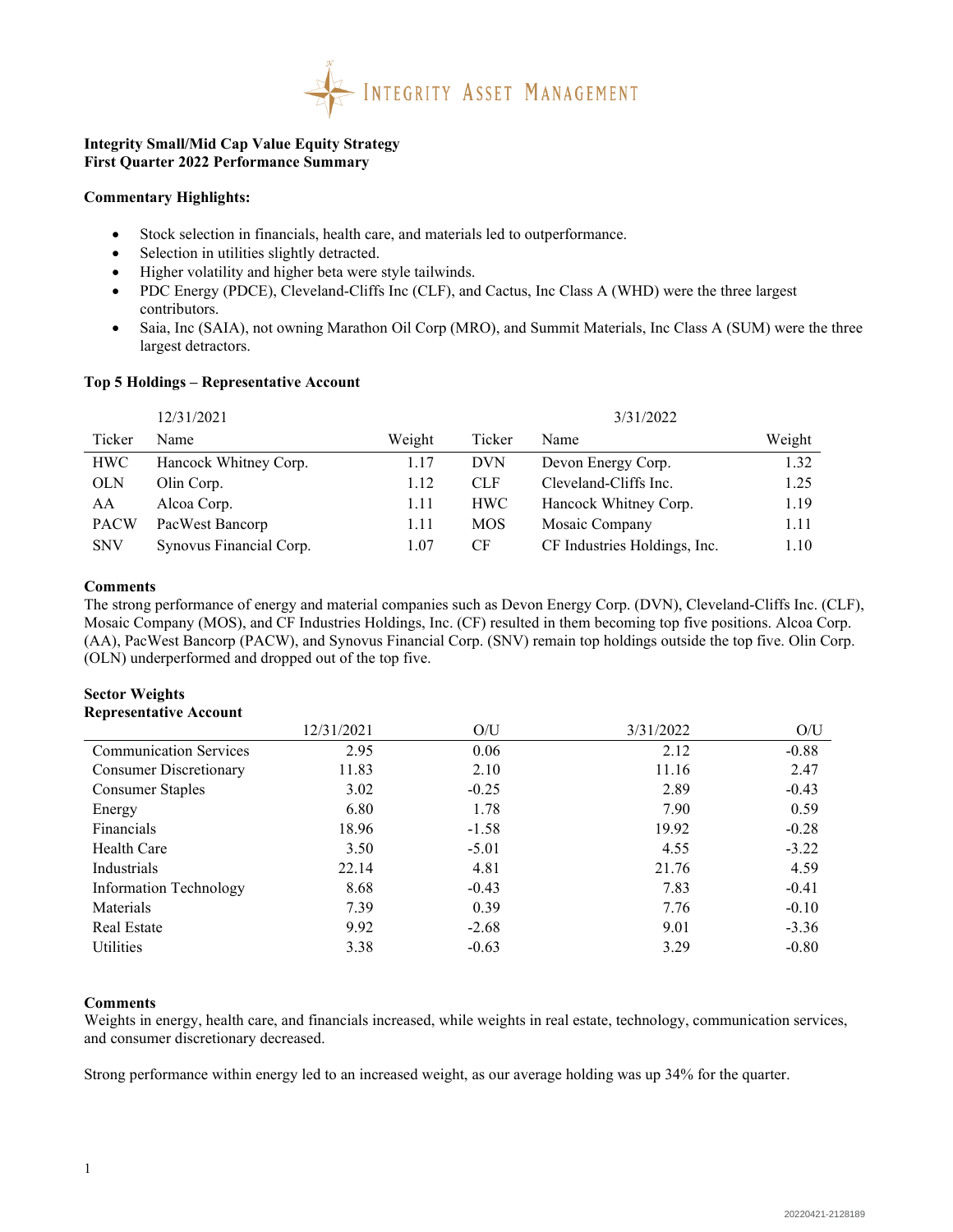

An attractive valuation prompted the purchase of Tenet Healthcare Corp. (THC), which resulted in a larger health care sector weight. We believe the market is not recognizing the value created by adding surgery centers, which should be beneficial as COVID-19 impacts decline.

Financials increased in weight. Within banks, we exited People's United Financial, Inc. (PBCT) and used the proceeds to buy Western Alliance Bancorp (WAL). People's United Financial, Inc. (PBCT) agreed to be acquired. We purchased Western Alliance Bancorp (WAL) on a pullback due to worries over a recent mortgage acquisition. It is trading at a discount to historical multiples, is an excellent operator, and has consistently generated top-decile profitability. Within insurance, we swapped Primerica, Inc. (PRI) for Unum Group (UNM). Primerica, Inc. (PRI) has increased earnings headwinds as COVID-19 claims have lagged, and Unum Group (UNM) benefits from higher interest rates as closed block segment liabilities are valued lower. Payroll and wage increases should boost earnings growth as well. In capital markets, we added Federated Hermes, Inc. Class B (FHI), which should benefit from rising short-term rates given their large money market fund exposure.

To reduce the number of holdings, we sold STORE Capital Corp. (STOR) within real estate and Wolverine World Wide, Inc. (WWW) within consumer discretionary. This resulted in lower weights in these sectors.

A trim of NCR Corp. (NCR) to take profits on news that the company was looking at strategic alternatives and overall lagging performance by technology stocks led to a smaller weight.

We lowered our communication services weight with the redemptions of TEGNA, Inc. (TGNA) and Zynga Inc. (ZNGA). The risk/reward profile for TEGNA, Inc. (TGNA) dampened following a run-up on take out rumors. Zynga Inc. (ZNGA) announced that they would be acquired for a premium by Take-Two Interactive (TTWO).

Overall activity in industrials led to a decreased weight. In airlines, we sold SkyWest, Inc. (SKYW), as the company drastically slashed earnings forecasts for 2022 due to pilot shortages that resulted in canceling flights. Within professional services, we added two new positions and sold one. FTI Consulting, Inc. (FCN) has seen accelerating headcount growth and should benefit from a heightened regulatory environment. Catalysts for the purchase of CACI International Inc., Class A (CACI) include higher defense budgets in the US and globally, and the removal of COVID-19 restrictions that should allow for better execution on IT programs. We sold Korn Ferry (KFY), as we believe the company is currently overearning in its most profitable and cyclical segment (executive search) and will see margins/returns decline in upcoming quarters. In aerospace & defense, we purchased BWX Technologies (BWXT) and sold Textron Inc. (TXT). BWX Technologies (BWXT) should be helped by heightened geopolitical tensions which are likely to drive defense budgets, FDA approval for its healthcare diagnostic nuclear molecule, and improving execution as COVID-19 fades. Within construction and engineering, we added Arcosa, Inc. (ACA) and sold Granite Construction Inc. (GVA) and Quanta Services, Inc. (PWR). Catalysts for the Arcosa, Inc. (ACA) purchase include a renewal of the PTC wind tower tax credit, divestitures of its barge/rail businesses, improving rail car orders, and the infrastructure bill, which should provide a strengthening backdrop for aggregate demand. The turnaround at Granite Construction Inc. (GVA) is taking longer than expected. We exited Quanta Services, Inc. (PWR) on an extended valuation relative to history and concerns about a recent acquisition that creates a risky revenue profile. We sold Altra Industrial Motion Corp. (AIMC) as the company was struggling to pass through inflation and hurting potential earnings power. We exited Meritor, Inc. (MTOR) after it agreed to be acquired by Cummins (CMI). We believe that deteriorating housing affordability and constraints with labor and materials will lead to lower-than-expected housing starts hurting Builders FirstSource, Inc. (BLDR). As a result, we sold the position. WESCO International, Inc. (WCC) is a new position. It is a domestically levered play on commercial construction that should benefit from supply chain disruptions and inflation. We also added Hertz Global Holdings (HTZ) near the end of the quarter. The company trades at a discount to peers despite a better balance sheet. Management's new Tesla relationship and Carvana partnership should be accretive as well.

Our utilities weight slightly increased with the purchase of Black Hills Corp. (BKH). The company has an attractive regulatory rate base growth and is growing service territories and improving geographic and regulatory diversification. We exited Spire Inc. (SR), as a challenging regulatory environment for them raises the level of uncertainty around rate cases, capitalization of overhead costs, and treatment of short-term debt.

Consumer staples had a slight decrease in weight with the sale of Edgewell Personal Care (EPC). Rapidly increasing commodity costs called into question the guidance for Edgewell Personal Care (EPC). In addition, the debt profile is unfavorable in a rising rate environment.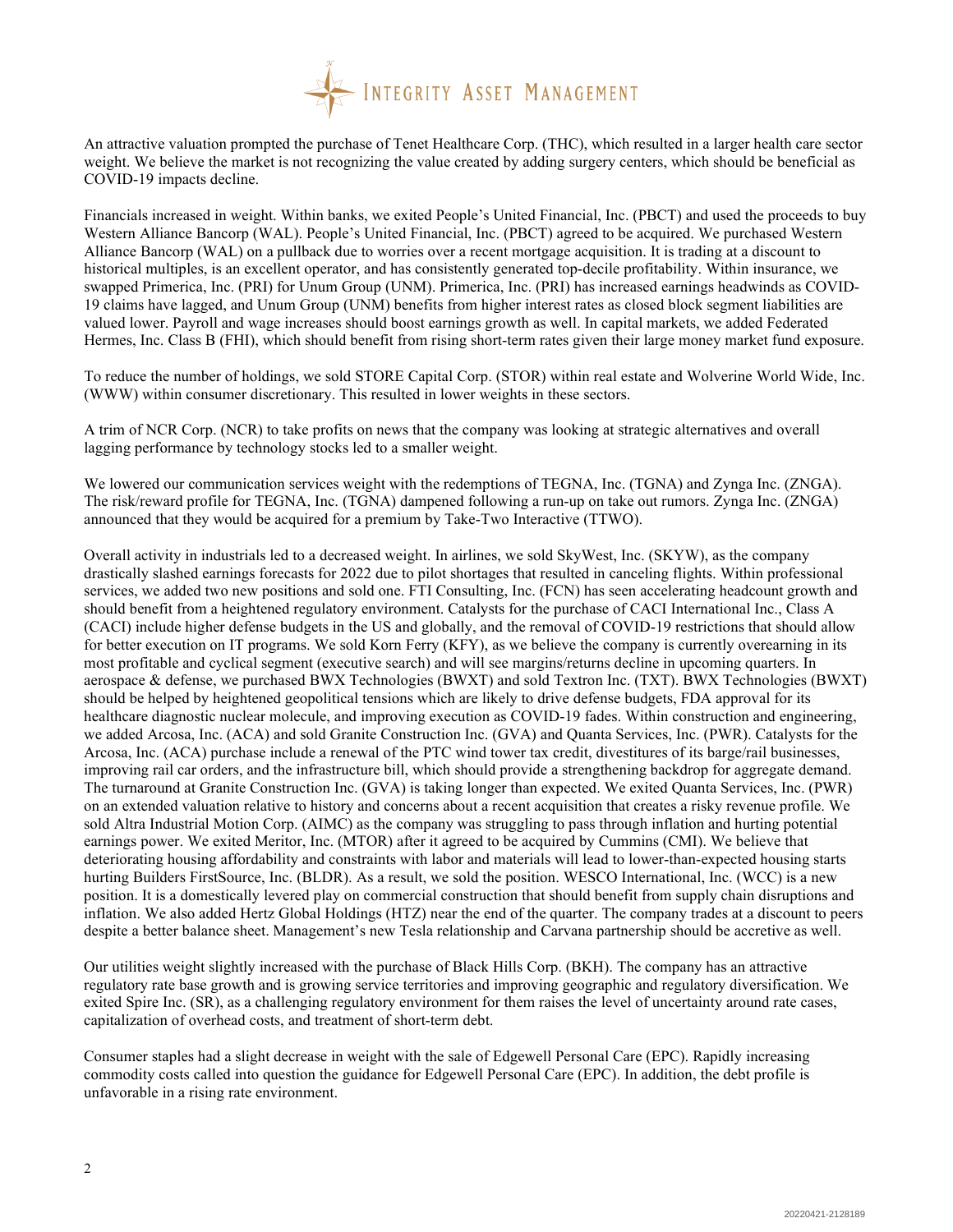

## **Top Contributors/Detractors (Quarter ended 3/31/2022) – Representative Account Contribution to Return Relative to Benchmark**

|             | <b>Best</b>           |                 |             | Worst                          |                 |
|-------------|-----------------------|-----------------|-------------|--------------------------------|-----------------|
| Ticker      | Name                  | Total<br>Effect | Ticker      | Name                           | Total<br>Effect |
| <b>PDCE</b> | <b>PDC</b> Energy     | $+0.39$         | <b>SAIA</b> | Saia, Inc.                     | $-0.25$         |
| <b>CLF</b>  | Cleveland-Cliffs Inc. | $+0.38$         | $MRO*$      | Marathon Oil Corp.             | $-0.18$         |
| <b>WHD</b>  | Cactus, Inc. Class A  | $+0.37$         | <b>SUM</b>  | Summit Materials, Inc. Class A | $-0.17$         |
| <b>MOS</b>  | Mosaic Company        | $+0.36$         | <b>ITT</b>  | ITT. Inc.                      | $-0.15$         |
| AA          | Alcoa Corporation     | $+0.34$         | <b>PWR</b>  | Quanta Services, Inc.          | $-0.14$         |

**\*Did not own**

## **Comments**

Saia, Inc. (SAIA) was an outstanding performer in 2021 but has underperformed during the quarter despite upbeat earnings, as investors seem concerned that the freight cycle is rolling over. Not owning Marathon Oil Corp. (MRO), up 53%, cost us 18 basis points. Summit Materials, Inc. Class A (SUM) suffered from high expectations as its price increases are lagging near-term inflation from freight and diesel fuel. ITT, Inc. (ITT) underperformed given its high exposure to Europe following the invasion of Ukraine. We owned Quanta Services, Inc. (PWR) earlier in the quarter, but sold the position prior to its subsequent recovery.

# **Attribution – Representative Account**

## **Q1 2022**

Stock selection in financials, health care, and materials led to outperformance. Communication services and industrials also helped. Security selection in utilities detracted slightly. Sector weights were a positive due to our overweight in energy (best performing sector) and our underweight to health care (second worst performing sector). From a style perspective, higher beta and higher volatility were tailwinds.

Within financials, positive stock selection was broad based. In banks, People's United Financial, Inc. (PBCT) was the top performer as its acquisition by M&T Bank Corporation was approved after an extended delay. LPL Financial Holdings (LPLA) led the way in capital markets, spurred by solid quarterly earnings. Assured Guaranty Ltd. (AGO) was the top performer within insurance, helped by the resolution of Puerto Rico bankruptcy assets as well as rising interest rates boosting credit default insurance demand.

Stock selection and an underweight in health care, which lagged, helped performance. Not owning biotech stocks, which were down 20%, provided 46 basis points of outperformance. Pharmaceuticals was another positive, as our average holding outperformed the benchmark (+12.1% versus -1.7%). Organon & Co. (OGN) and Jazz Pharmaceuticals Public Limited Co. (JAZZ) were the top contributors. Not owning life sciences tools & services companies, which were down 17%, also helped.

Security selection in materials was another notable positive. The invasion of Ukraine by Russia, along with sanctions against Russia, has created disruptions leading to higher prices of various commodities. Cleveland-Cliffs Inc. (CLF) outperformed as it is insulated from the higher costs of a key input, pig iron, which it produces internally. Mosaic Co. (MOS) was up almost 70% due to higher potash prices. Alcoa Corp. (AA) advanced 51% thanks to soaring aluminum prices. CF Industries Holdings, Inc. (CF) rose 46% as nitrogen and oil prices rallied materially. North America chemical producers such as Westlake Corp. (WLK) outperformed given their natural gas cost advantage. A couple of stocks limited performance. Summit Materials, Inc. Class A (SUM) suffered from high expectations, as its price increases are lagging near-term inflation from freight and diesel fuel. Arconic Corp. (ARNC) underperformed following its disclosure of financials for its Russian packaging plant and rapid aluminum price inflation.

Zynga Inc. Class A (ZNGA) and Nexstar Media Group, Inc. Class A (NXST) were highlights within communication services. Zynga Inc. Class A (ZNGA) announced that they would be acquired by Take-Two Interactive (TTWO). Solid execution and a favorable retransmission and political revenue outlook boosted shares of Nexstar Media Group, Inc. Class A (NXST).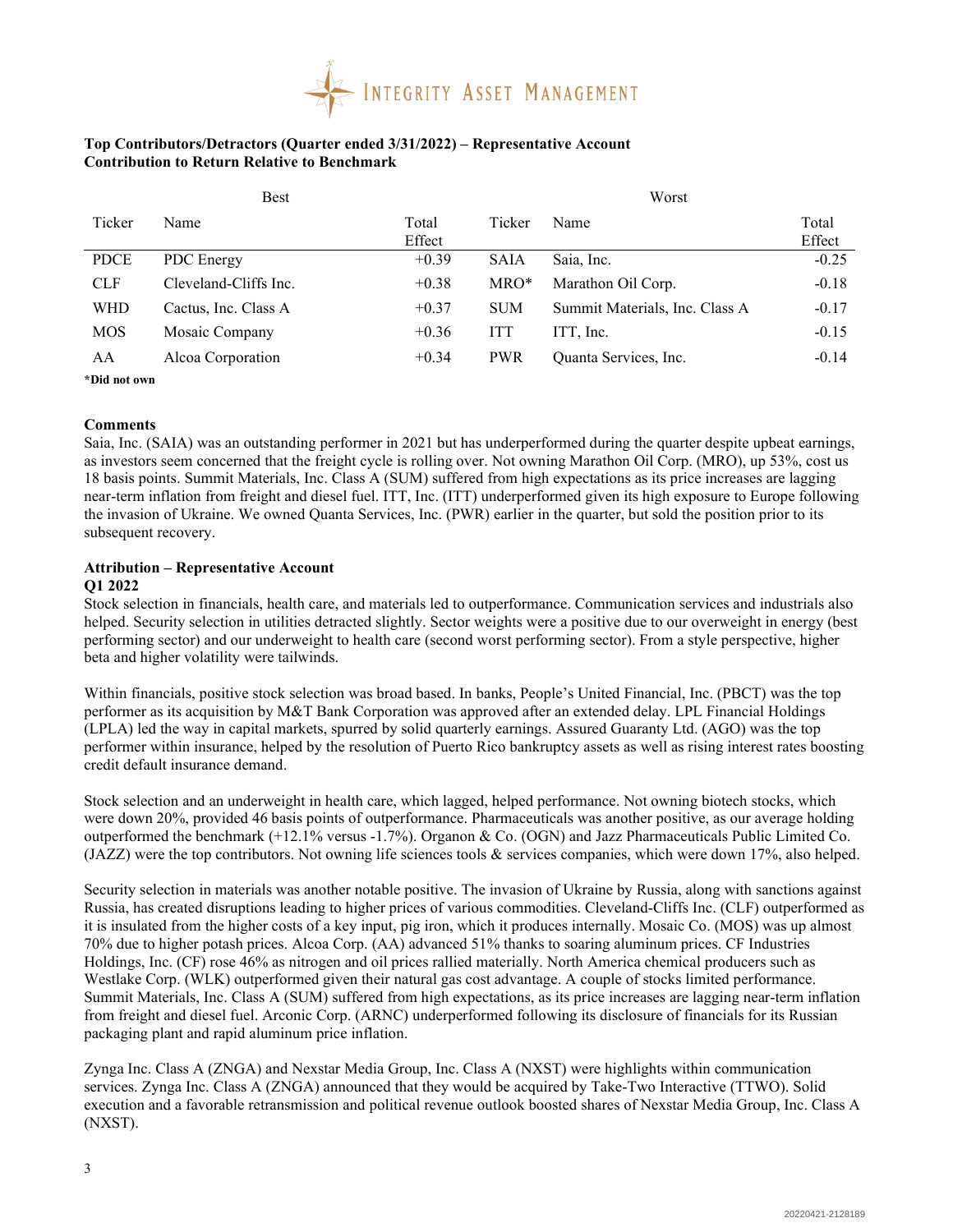

A pair of machinery holdings propelled outperformance within industrials. Meritor, Inc. (MTOR) was acquired at a premium by Cummins (CMI), and we exited the position. AGCO Corp. (AGCO) reported strong quarterly results and provided upside guidance for 2022. Further, crop prices rose rapidly, which is a key revenue source for its farm customers. Univar Solutions Inc. (UNVR) posted strong quarterly results and provided upside 2022 guidance as they are capitalizing on inflation and supply chain disruption. Kirby Corp. (KEX) outperformed as higher energy prices boosted value ascribed to its oil services business and spot rates continued to move upward, which helps profitability. Security selection within road & rail detracted. Saia, Inc. (SAIA) was an outstanding performer in 2021 but underperformed during the quarter, as investors seem concerned that the freight cycle is rolling over. ITT, Inc. (ITT) underperformed, given its high exposure to Europe, following the invasion of Ukraine. We owned Quanta Services, Inc. (PWR) earlier in the quarter, but sold the position prior to its subsequent recovery. SkyWest, Inc. (SKYW) underperformed as a pilot shortage posed a threat to significantly reduce earnings. We sold the position.

Stock selection in utilities hurt performance. Unseasonably warmer weather weighed on results for UGI Corp. (UGI). Higher and volatile commodity prices, along with operating and administrative cost inflation, also limited performance.

Technology was another source of positive contribution. Selection within software was the main driver, as our average holding outperformed the benchmark (-0.4% versus -12.2%). We missed owning some of the worst performing software stocks. Ciena Corp. (CIEN) hurt performance, as it guided to a more back-half weighted year than expected as supply chain constraints continue to impact operations.

Consumer discretionary was a small positive. We did not own some of the largest underperformers within household durables, which were down 24%. There were a few notable detractors. Wolverine World Wide, Inc. (WWW) issued disappointing guidance resulting from higher-than-expected supply chain constraints. The impact of rising interest rates, oil prices, and inflation on consumer spending/demand weighed on Brunswick Corp. (BC), Caesars Entertainment Inc. (CZR), and Steve Madden, Ltd. (SHOO).

Stock selection within real estate resulted in a slight positive. Improvements in office utilization as workers return to the office, along with share buybacks, led to outperformance for Hudson Pacific Properties, Inc. (HPP).

Within energy, selection was a minor positive and being overweight the group helped. Energy was the top performing sector, up 34%, as the energy price environment continued to strengthen. CONSOL Energy Inc. (CEIX) was the top contributor as it reported better than expected results driven by strong price realizations and provided positive guidance. Many of our other top contributors, such as Diamondback Energy, Inc. (FANG), were beneficiaries of higher oil prices. Additionally, PDC Energy, Inc. (PDCE) and Whiting Petroleum Corp. (WLL) benefited from in-basin acquisitions. Coterra Energy Inc. (CTRA) was up 45% due to rising natural gas prices. Energy service companies such as Cactus, Inc., Class A (WHD) also benefited from the strong oil price environment as activity picks up in oil fields and companies implement higher service prices. We did miss owning some of the best energy performers, most notably Marathon Oil (MRO), which was up 53%.

Stock selection in consumer staples was a very minor negative. Coty Inc. Class A (COTY) underperformed on concerns about the impact of higher interest rates, oil prices, and inflation on consumer spending.

## **Outlook**

*First do no harm*. – Thomas Sydenham

The markets have had no shortage of information to process. Russia invaded Ukraine. The Federal Reserve is signaling interest rate increases. The yield curve may, or may not, be flashing a recession signal. Mortgage rates have risen rapidly. We are sure this isn't an all-inclusive list, but you get the picture.

How long will the Ukraine war last? It has already gone on longer than most people expected. Will other countries get sucked in and start World War III? Will there be nuclear annihilation? Will we face famine with skyrocketing fertilizer prices? These are all outcomes that have been discussed in the media. The answers to these questions are, in our opinion, unknowable right now.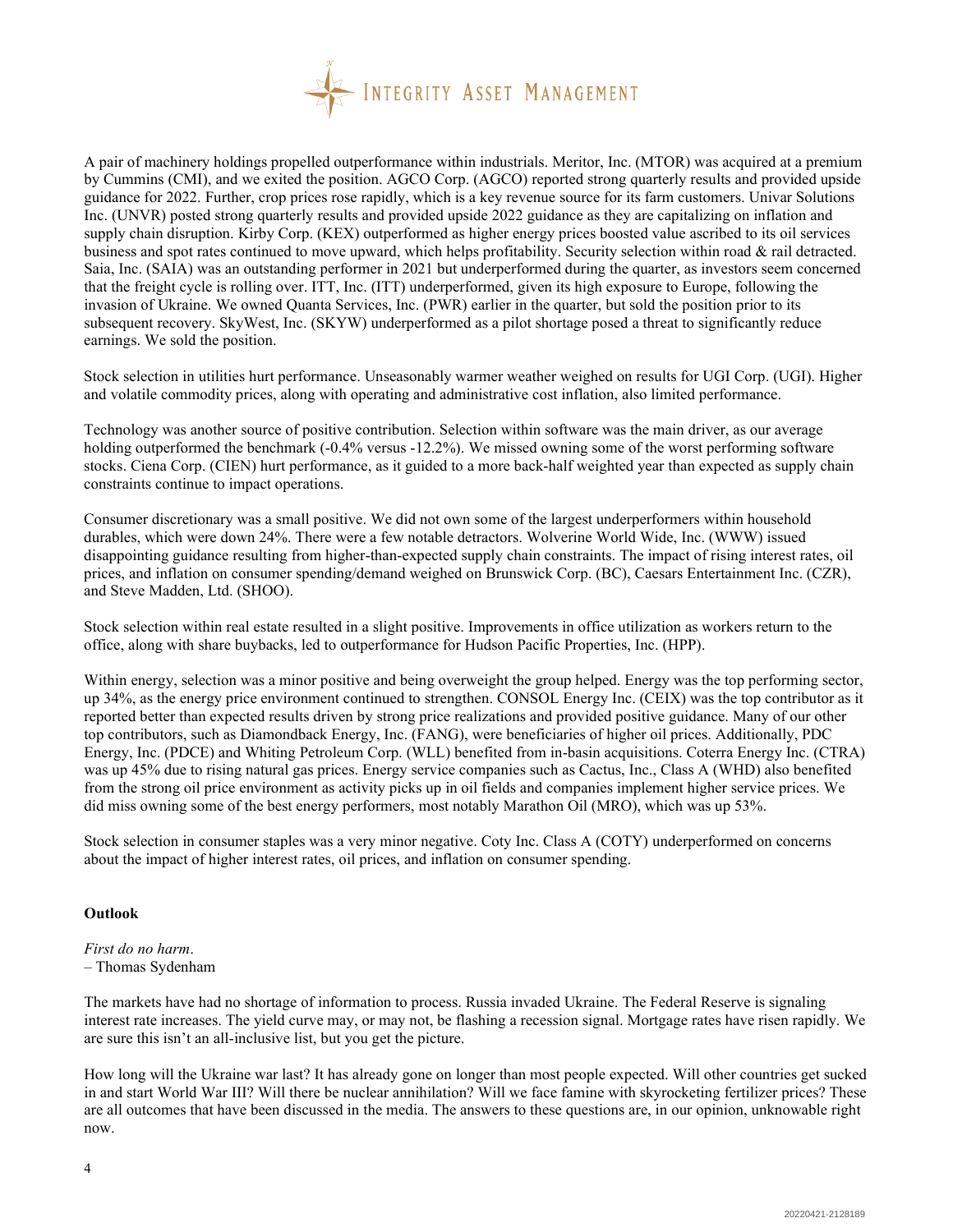

The yield curve has received its fifteen minutes of fame of late. Parts of the curve have inverted; parts are close to inverting, and the curve has flattened. Historically, this has pointed to slower economic growth or recession. We're not so sure the curve is the forecaster it used to be. Interest rates have been distorted by the Federal Reserve since the Great Financial Crisis. Until rates "normalize," we think there is the possibility of more noise than signal in the yield curve.

The Federal Reserve has signaled that they are going to raise interest rates to combat inflation. (Remember when it was transitory?) There certainly is a risk that they move too aggressively and kneecap the economy.

Mortgage rates have risen sharply over the last month. This will likely have some negative impact on the consumer and housing. In March alone, the Bankrate.com average 30-year mortgage rate rose from 4.30% to 4.90%. That's up from 3.27% at the beginning of the year. Moreover, the Dallas Fed just released a report saying that a housing bubble is brewing in the U.S. housing market ("Real-Time Market Monitoring Finds Signs of Brewing U.S. Housing Bubble," Jarod Coulter et al., 3/29/2022: [https://www.dallasfed.org/research/economics/2022/0329\)](https://www.dallasfed.org/research/economics/2022/0329).

A lot of questions and concerns. Not a lot of clarity or answers. The market response to these events has been a shift back to larger-cap, growthier names, as evidenced by the relative performance of the S&P 500 and the growth-laden NASDAQ 100 Index in March. The market behaved more like it did pre-COVID than it has post-COVID. The positioning across our portfolios is predicated on continued economic growth (no recession), so last month's market action wasn't particularly favorable relative to where our bets are. What's a portfolio manager to do with all this information? The noise-to-signal ratio is extremely high, in our opinion. Sometimes, the best action is no action. First do no harm. At Integrity, we are on a daily search for the best risk/reward opportunities for our clients in our respective universes. There is always the temptation to react to forces like those described above. We believe this is often the wrong decision. The phrase "Ready, Aim, Reflect" describes a better strategy in this situation.

The war could end tomorrow, followed by changes in risk tolerances, interest rates, sector performance, etc. We will continue to reflect on changing circumstances and be ready to make changes as the risk/reward opportunity set dictates. In the meantime, we believe it is best to stay the current course.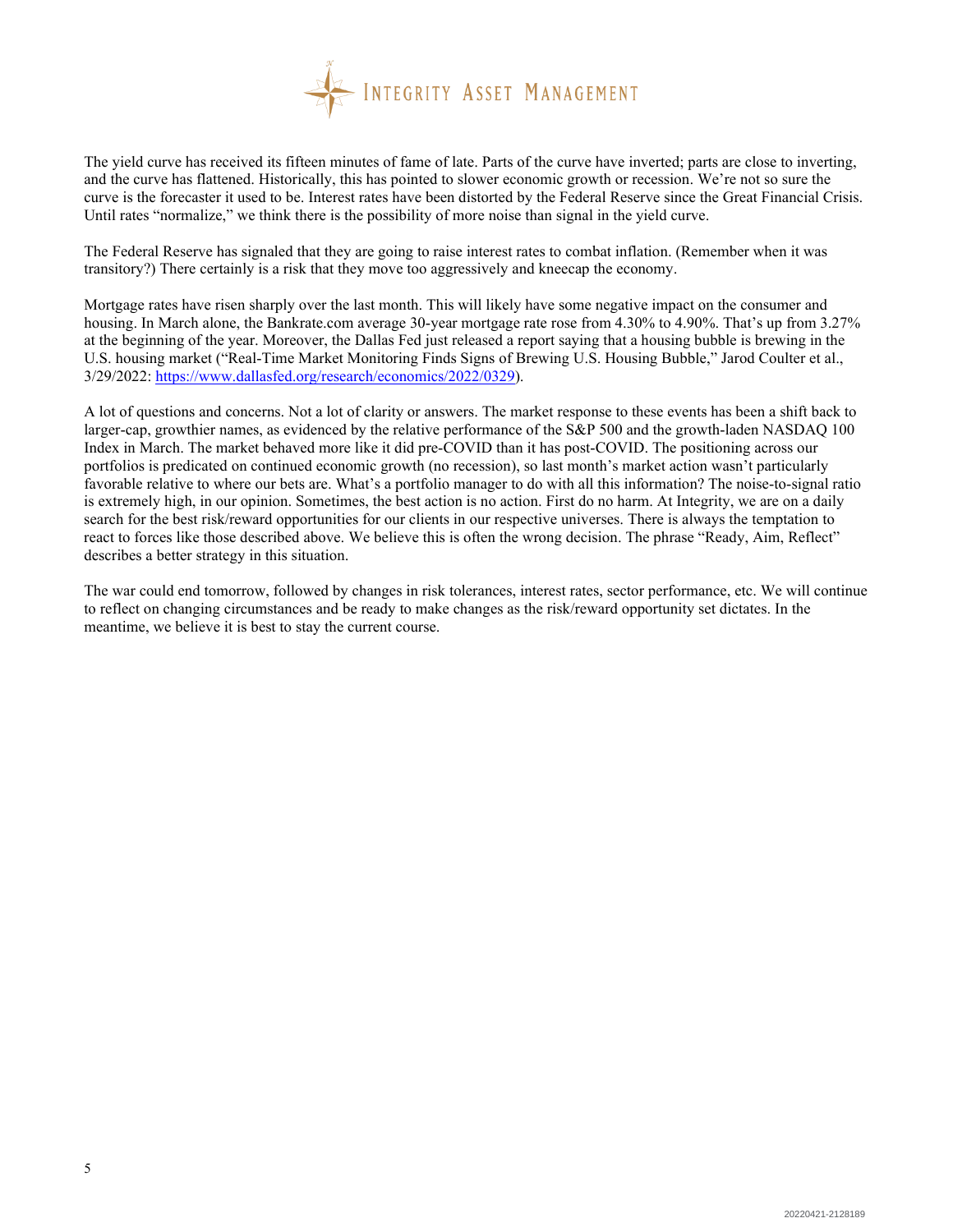

## **Composite Performance (%)**

As of March 31, 2022

|                                              | Ouarter. | <b>YTD</b> | 1-Year | 3-Year | 5-Year | $10-Year$ | Since<br>Inception<br>(04/30/05) |
|----------------------------------------------|----------|------------|--------|--------|--------|-----------|----------------------------------|
| Integrity Small/Mid Cap Value Equity (Gross) | 2.92     | 2.92       | 15.25  | 52.20  | 17.75  | 12.06     | 12.59                            |
| Integrity Small/Mid Cap Value Equity (Net)   | 2.66     | 2.66       | 14.10  | 50.69  | 16.58  | 10.95     | 11.48                            |
| Russell $2500^{TM}$ Value Index              | $-1.50$  | $-1.50$    | 7.73   | 42.11  | 12.98  | 9.19      | 11.04                            |

**Past performance cannot guarantee future results.** Investing involves risk, including the possible loss of principal and fluctuation of value. Returns greater than one year are annualized. Returns are expressed in U.S. dollars. Composite returns are net of transaction costs and gross of non-reclaimable withholding taxes, if any, and reflect the reinvestment of dividends and other earnings. Gross-of-fees returns are presented before management and custodial fees but after all trading expenses. Net-of fees returns are calculated by deducting 1/12 of the highest tier of the standard fee schedule in effect for the period noted (the model feel). The composite model fee for each period is either the highest tier of the current fee schedule or a higher value, whichever is required to ensure the model composite net-of-fee return is lower than or equity to the composite net-of-fee return calculated using actual fees.

A GIPS® Report is provided at the end of this document.

## **Composite Performance (%)**

As of December 31, 2021

|                                              | <b>Quarter</b> | <b>YTD</b> | l-Year | 3-Year | 5-Year | $10-Year$ | Since<br>Inception<br>(04/30/05) |
|----------------------------------------------|----------------|------------|--------|--------|--------|-----------|----------------------------------|
| Integrity Small/Mid Cap Value Equity (Gross) | 8.05           | 34.30      | 34.30  | 19.13  | 21.60  | 13.51     | 10.78                            |
| Integrity Small/Mid Cap Value Equity (Net)   | 7.78           | 32.96      | 32.96  | 17.95  | 20.40  | 12.38     | 9.68                             |
| Russell 2500™ Value Index                    | 6.36           | 27.78      | 27.78  | 15.76  | 18.31  | 12.43     | 9.16                             |

**Past performance cannot guarantee future results.** Investing involves risk, including the possible loss of principal and fluctuation of value. Returns greater than one year are annualized. Returns are expressed in U.S. dollars. Composite returns are net of transaction costs and gross of non-reclaimable withholding taxes, if any, and reflect the reinvestment of dividends and other earnings. Gross-of-fees returns are presented before management and custodial fees but after all trading expenses. Net-of fees returns are calculated by deducting 1/12 of the highest tier of the standard fee schedule in effect for the period noted (the model feel). The composite model fee for each period is either the highest tier of the current fee schedule or a higher value, whichever is required to ensure the model composite net-of-fee return is lower than or equity to the composite net-of-fee return calculated using actual fees.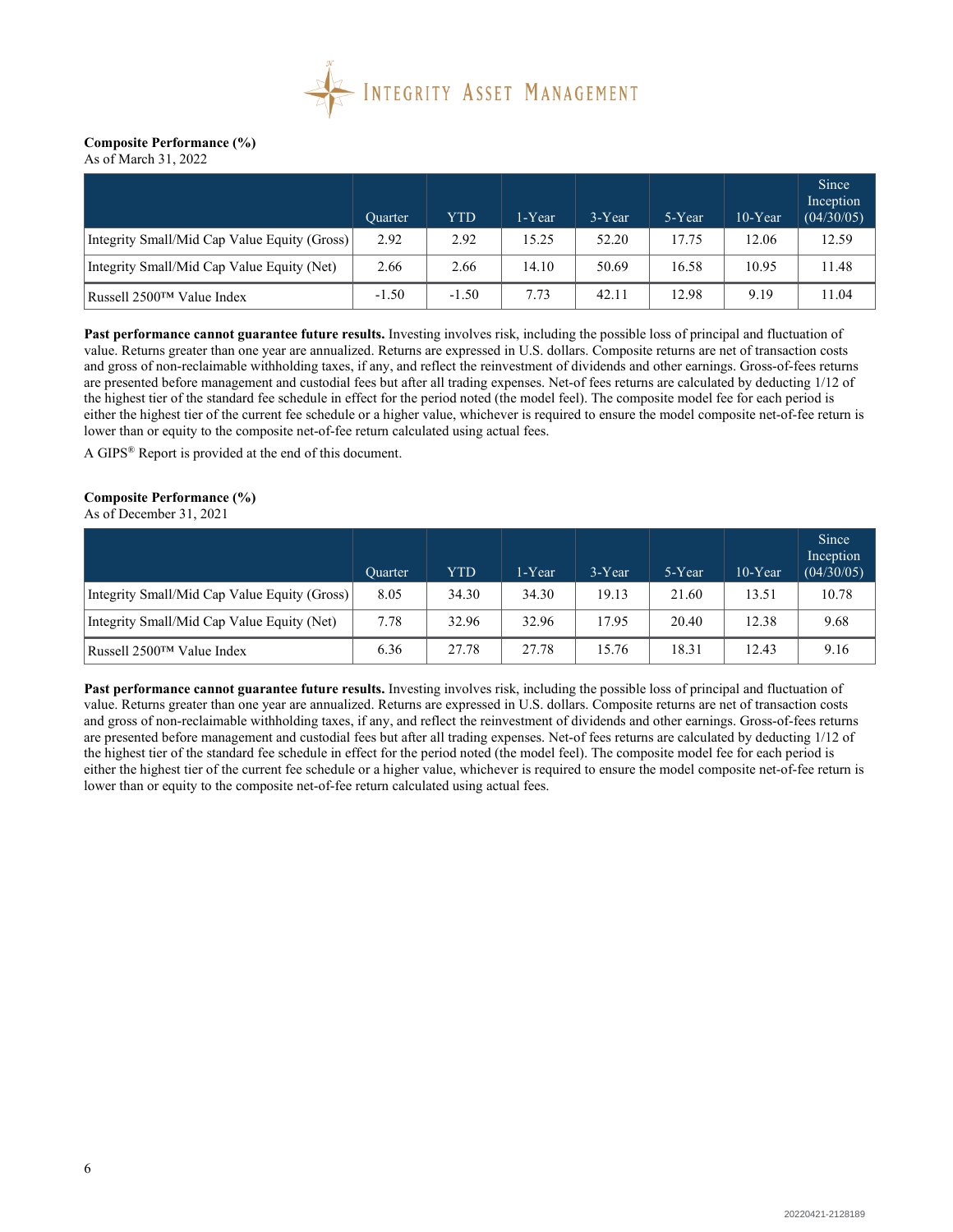

## **INTEGRITY SMALL/MID CAP VALUE EQUITY – REPRESENTATIVE ACCOUNT**

## **TOP 10 ACTIVE OVERWEIGHTS TOP 10 ACTIVE UNDERWEIGHTS**

| <b>Ticker</b> | <b>Company Name</b>                                       | <b>Active Weight</b> | Ticker                   | <b>Company Name</b>           | <b>Active Weight</b> |
|---------------|-----------------------------------------------------------|----------------------|--------------------------|-------------------------------|----------------------|
| <b>HWC</b>    | Hancock Whitney Corp.                                     | 1.08                 | PKI                      | PerkinElmer, Inc.             | $-0.56$              |
| <b>LPLA</b>   | LPL Financial Holdings Inc.                               | 0.96                 | <b>MRO</b>               | Marathon Oil Corporation      | $-0.49$              |
| <b>WLL</b>    | Whiting Petroleum Corp.<br>Spirit AeroSystems Holdings CL | 0.93                 | <b>PWR</b><br><b>SBN</b> | Quanta Services, Inc.         | $-0.47$              |
| <b>SPR</b>    | A                                                         | 0.91                 | Y                        | Signature Bank                | $-0.45$              |
| <b>PACW</b>   | PacWest Bancorp                                           | 0.90                 | J                        | Jacobs Engineering Group Inc. | $-0.45$              |
| <b>SNV</b>    | Synovus Financial Corp.                                   | 0.90                 | <b>TRGP</b>              | Targa Resources Corp.         | $-0.43$              |
| <b>PDCE</b>   | PDC Energy, Inc.                                          | 0.89                 | <b>CPT</b>               | <b>Camden Property Trust</b>  | $-0.41$              |
| <b>CLF</b>    | Cleveland-Cliffs Inc.                                     | 0.89                 | <b>TXT</b>               | Textron Inc.                  | $-0.41$              |
| <b>WCC</b>    | WESCO International, Inc.                                 | 0.88                 | <b>MOH</b>               | Molina Healthcare, Inc.       | $-0.41$              |
| <b>WLK</b>    | <b>Westlake Corporation</b>                               | 0.86                 | <b>BRO</b>               | Brown & Brown, Inc.           | $-0.40$              |

## **INTEGRITY SMALL/MID CAP VALUE EQUITY – REPRESENTATIVE ACCOUNT**

## **NEW POSITIONS CLOSED POSITIONS**

| Ticker | <b>Company Name</b>             | <b>Ticker</b> | <b>Company Name</b>               |
|--------|---------------------------------|---------------|-----------------------------------|
| ACA    | Arcosa, Inc.                    | AIMC          | Altra Industrial Motion Corp.     |
| BKH    | <b>Black Hills Corporation</b>  | <b>BLDR</b>   | Builders FirstSource, Inc.        |
| BWXT   | BWX Technologies, Inc.          | EPC           | Edgewell Personal Care Co.        |
| CACI   | CACI International Inc. Class A | <b>GVA</b>    | Granite Construction Incorporated |
| FHI    | Federated Hermes, Inc. Class B  | KFY.          | Korn Ferry                        |
| FCN    | FTI Consulting, Inc.            | <b>MTOR</b>   | Meritor, Inc.                     |
| HTZ    | Hertz Global Holdings Inc.      | <b>PBCT</b>   | People's United Financial, Inc.   |
| THC    | Tenet Healthcare Corporation    | PRI           | Primerica, Inc.                   |
| UNM    | Unum Group                      | <b>PWR</b>    | Quanta Services, Inc.             |
| WCC-   | WESCO International, Inc.       | <b>SKYW</b>   | SkyWest, Inc.                     |
| WAL    | Western Alliance Bancorp        | SR            | Spire Inc.                        |
|        |                                 | <b>STOR</b>   | <b>STORE Capital Corporation</b>  |
|        |                                 | TGNA          | TEGNA, Inc.                       |
|        |                                 | <b>TXT</b>    | Textron Inc.                      |
|        |                                 |               |                                   |

## WWW Wolverine World Wide, Inc.

ZNGA Zynga Inc. Class A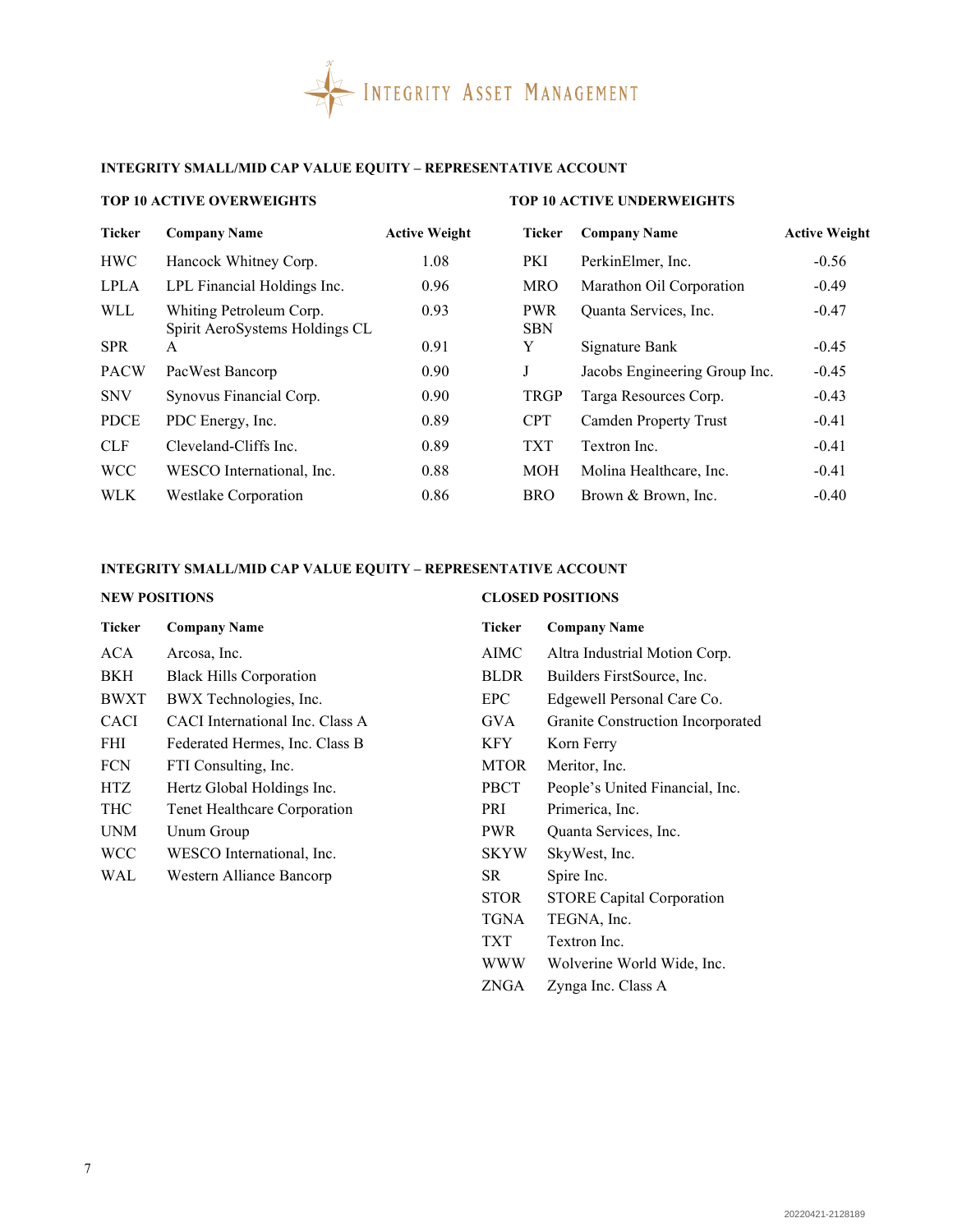

Integrity Small/Mid Cap Value Equity strategy focuses on small- to mid-cap companies that are currently trading below our estimate of intrinsic value and are characterized by improving investor sentiment.

Index returns are provided to represent the investment environment during the periods shown. Index returns include the reinvestment of dividends and capital gains but do not include transaction costs, management fees or other costs. One cannot invest directly in an index.

Information relating to portfolio holdings is based on the representative account in the composite and may vary for other accounts in the strategy due to asset size, client guidelines and other factors. The representative account is believed to most closely reflect the current portfolio management style.

The information in this article is based on data obtained from recognized services and sources and is believed to be reliable. Any opinions, projections or recommendations in this report are subject to change without notice and are not intended as individual investment advice. The securities highlighted, if any, were not intended as individual investment advice. A complete list of all recommendations of security selection is available by request for the previous 12 months. Furthermore, Victory Capital Management Inc., and its affiliates, as agents for their clients, and any of its officers or employees, may have a beneficial interest or position in any of the securities mentioned, which may be contrary to any opinion or projection expressed in this report.

Contributors and Detractors Source: FactSet. The top contributors and detractors are presented to illustrate examples of the portfolio's investments and may not be representative of the portfolio's current or future investments. The percent displayed is contribution to return. Holdings are as of quarter end and may change at any time.

Integrity Asset Management is a Victory Capital Franchise.

FOR INSTITUTIONAL INVESTOR USE ONLY/NOT FOR USE WITH THE GENERAL PUBLIC V17.050 // 1Q 2022 INTGY SMID Cap Val Strategy COM